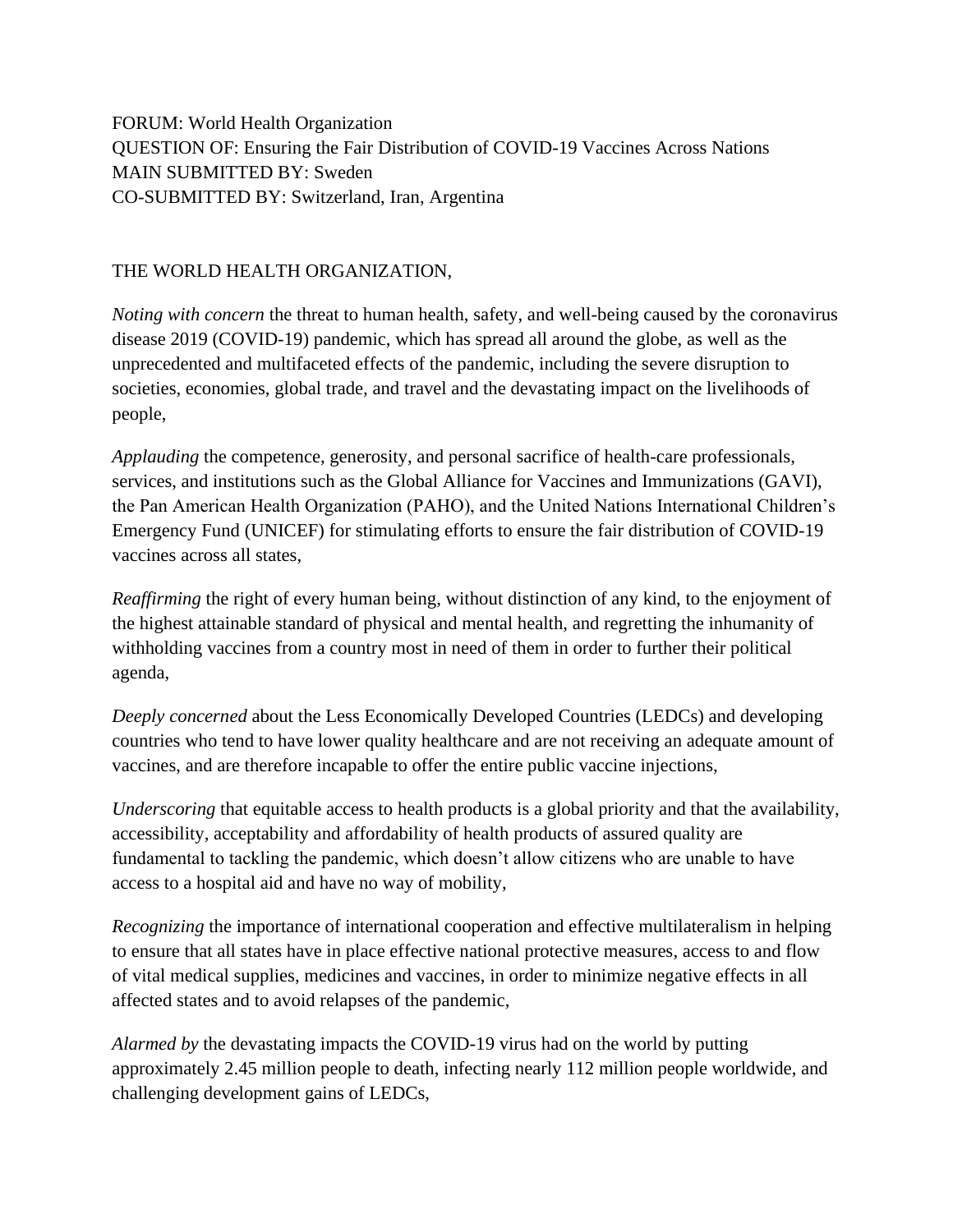*Realizing* that vaccine nationalism is no longer an option, as many nations are experiencing a drastic Gross Domestic Product (GDP) loss of 1.2 trillion dollars annually worldwide due to purchasing vaccines, and that all nations should be receiving a sufficient amount of vaccines for their population,

*Acknowledging* the turmoil caused by any sanctions in place that prevent member states from obtaining the vaccines they need,

*Convinced* that solid, effective, and long-lasting actions must be carried to establish that all nations worldwide are receiving an adequate amount of vaccines for their full population,

- 1. Reaffirms the fundamental role of the United Nations system in coordinating the global response to contain the spread of COVID-19 and in supporting member states, and in this regard acknowledges the crucial leading role played by the World Health Organization to equitably distribute vaccines;
- 2. Requests the Secretary-General, in close collaboration with the World Health Organization and other relevant agencies of the United Nations System, including COVID-19 Vaccines Global Access (COVAX) and international financial institutions, to identify and recommend solutions for mitigating the pandemic with approaches such as but not limited to:

a. rapidly strengthening supply chains that promote and ensure fair, efficient and timely access to vaccines by creating a task force comprised of health systems experts, from NGOs and nations, that conducts tasks such as but not limited to:

i. analyzes and lays out current supply chain methods that are used across nations, as well as previous supply chain methods in past pandemics, and evaluating the strengths and weaknesses of specific supply chains,

ii. gathering data from the efficacy of the current supply chain used in the nation, which includes data but is not limited to, percentages of vaccines thrown away due to mishandling, speed of the process in specific parts of the supply chain, etc.

b. discussing with representatives from each nation, that are comprised of health experts, government officials, and representatives of important parts of the supply chains, to talk about methods to improve the supply chain of each respective nation, by using the analysis done in sub-clause-i and sub-clause-ii,

c. rapidly distributing preventive tools, laboratory testing, reagents and supporting materials, essential medical supplies, new diagnostics, drugs and future COVID-19 vaccines, with a view to making them available to all those in need, in particular in developing countries,

d. taking the necessary steps to effectively coordinate and follow up on the efforts of the United Nations system to promote and ensure global access to medicines, vaccines and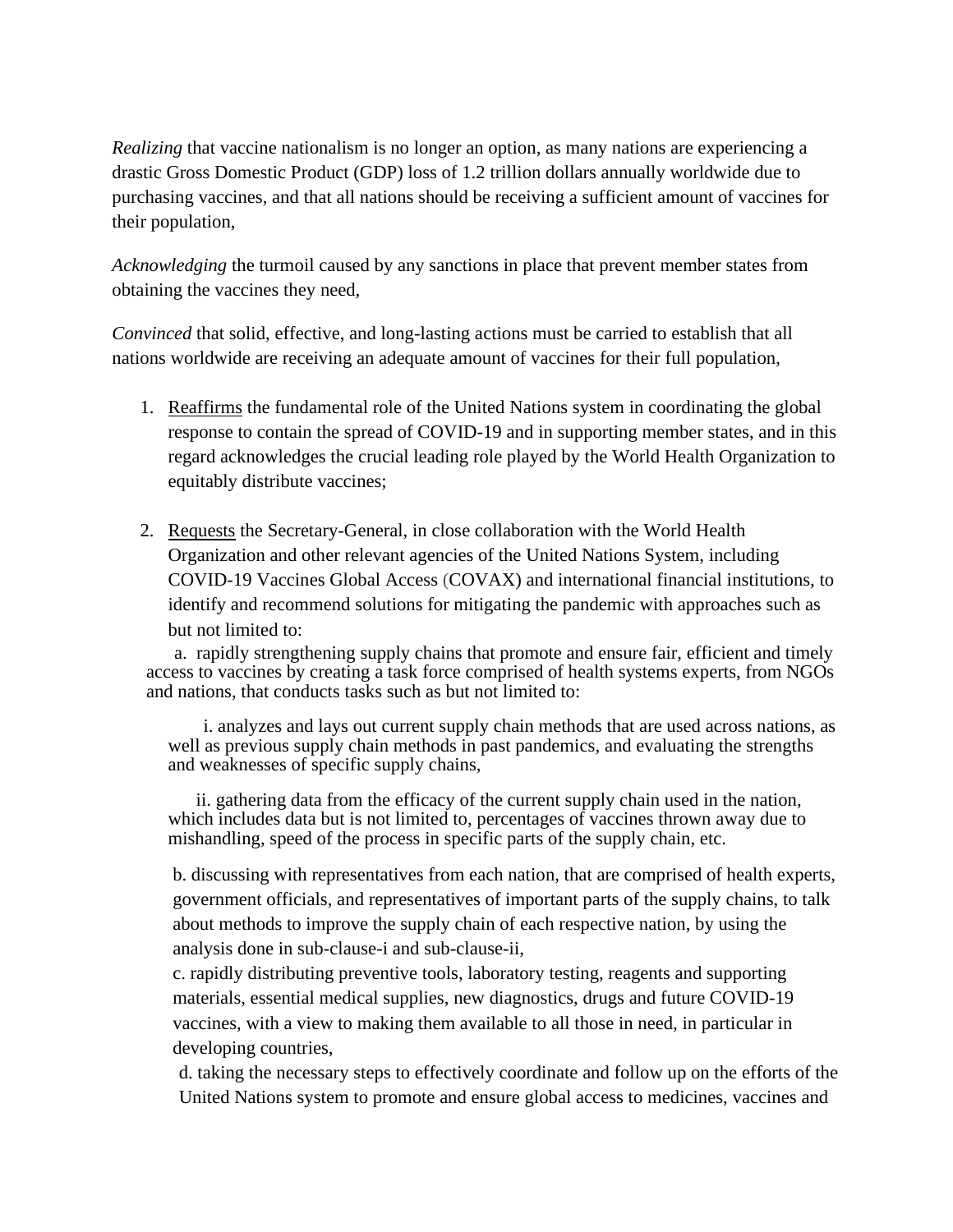medical equipment needed to face COVID-19, and, in this regard, to consider establishing, within existing resources, an inter-agency task force, and to brief the General Assembly on such efforts, as appropriate;

- 3. Encourages member states to work in partnership with all relevant stakeholders to increase research and development funding for vaccines and medicines, leverage digital technologies, and strengthen scientific international cooperation necessary to combat COVID-19 and to bolster coordination with means such as but not limited to:
	- a. private sector, moving towards rapid development, manufacturing and distribution of diagnostics, antiviral medicines, personal protective equipment and vaccines, adhering to the objectives of efficacy, safety, equity, accessibility, and affordability,
	- b. collaborate to promote both private sector and government-funded research and development, including open innovation, across all relevant domains on measures necessary to contain and end the COVID-19 pandemic, in particular on vaccines, diagnostics, and therapeutics and share relevant information with WHO,
	- c. share COVID-19 related knowledge, lessons learned, experiences, best practices, data, materials and commodities needed in the response with WHO and other countries, as appropriate,
		- i. collecting data of the number of injections and comparing them to other nations' data, and observing if the entire population is receiving ample doses of the vaccine,
		- ii. sharing this collected data of vaccine injections from each nation by reporting these results to the government, so that the government can publicly announce this data to all states;

d. utilizing Memoranda of Understanding (MOUs) between the government and universities in relation to conducting technological research concerning vaccines that include but are not limited to:

i. Efficient infrastructure of implementing and transporting the vaccines through cold chains

ii. Thorough research on economic positions, societal conditions and citizen demographics to determine the most accurate methods of distribution and administration among LEDCs and other struggling nations,

iii. Effective ways of using energy resources to sustain cold chains across the world,

4. Address, and where relevant in coordination with member states, the proliferation of disinformation and misinformation, particularly in the digital sphere, as well as the proliferation of malicious cyber-activities that undermine the public health response, and support the timely provision of clear, objective and science-based data and information to the public through ways such as but not limited to: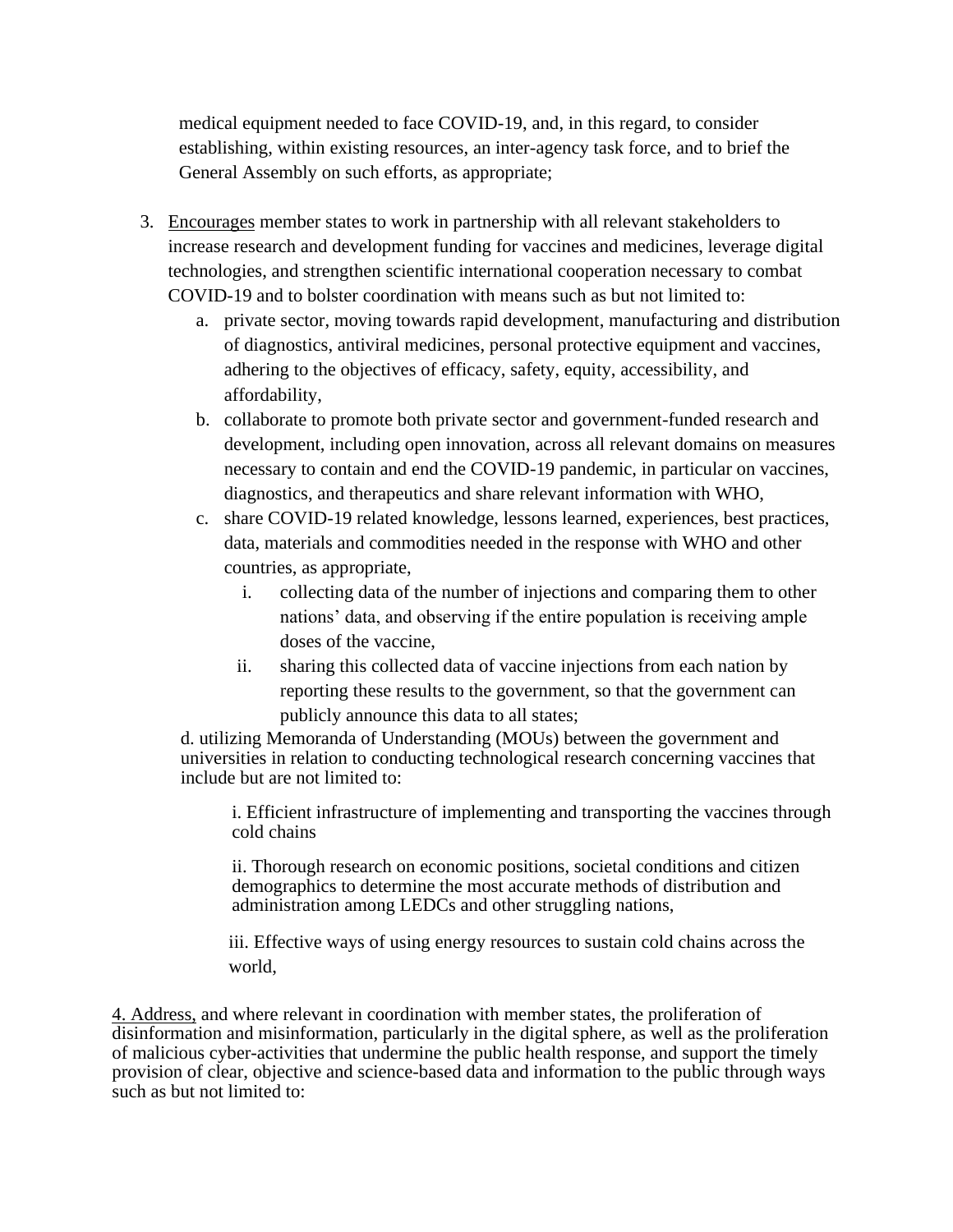a. holding talks about the vaccine in community centers, with speakers such as medical professionals, researchers, or volunteers who know much about the issue, through means such as but not limited to:

i. sending workers from relevant NGOs such as WHO to these community centers,

ii. hiring medical professionals from the area,

iii. recruiting volunteers who are knowledgeable about this issue,

b. educating the public to dispel unfounded vaccine conspiracies through media platforms by means such as but not limited to:

i. creating social media campaigns on platforms like Instagram, Facebook, Reddit, etc.

ii. utilizing mass media (e.g. TV and Radio),

iii. utilizing posters, billboards, flyers, etc,

5. Requests nations to yield specific types of vaccine and medical equipment to specific nations, where it's more effective to variants, (e.g. Oxford-AstraZeneca is more effective toward the British "B117 Kent" variant, the Johnsons & Johnson's vaccine is more effective toward the South African "B1.351" variant) also to nations which are encountering a variant breakout, where deaths and cases are imminent, as well as providing information toward the specific variant through ways such as but not limited to:

a. encouraging cooperation between nations through the medium of NGOs like the WHO to create mutually beneficial agreements, where each nation would exchange vaccines and medical equipment in order to better prepare their respective nations to combat a specific variant of the virus,

b. providing nations that are facing specific variants of vaccines with vaccines that are better suited to face the variant through the WHO vaccine bank,

c. encouraging nations to quickly identify new Covid-19 variants and alert other nations, as well as NGOs such as the WHO,

d. urging nations to cooperate with one another to research the efficacy of vaccines against specific variants of the virus by sharing data banks, sharing novel research, etc.

6. Supports the removal of any unfair sanctions in place that prevent member states from obtaining vaccines and other supplies they require through:

a. sanctions placed by rival countries that directly or indirectly lead to shortages of surgical masks, hand sanitizer, and other medical supplies,

b. the prevention of certain Member States to purchase vaccines, causing their access to vaccines to come far too late, despite willingness to pay for them;

7. Requests that the World Health Organization reevaluate the distribution of vaccines and